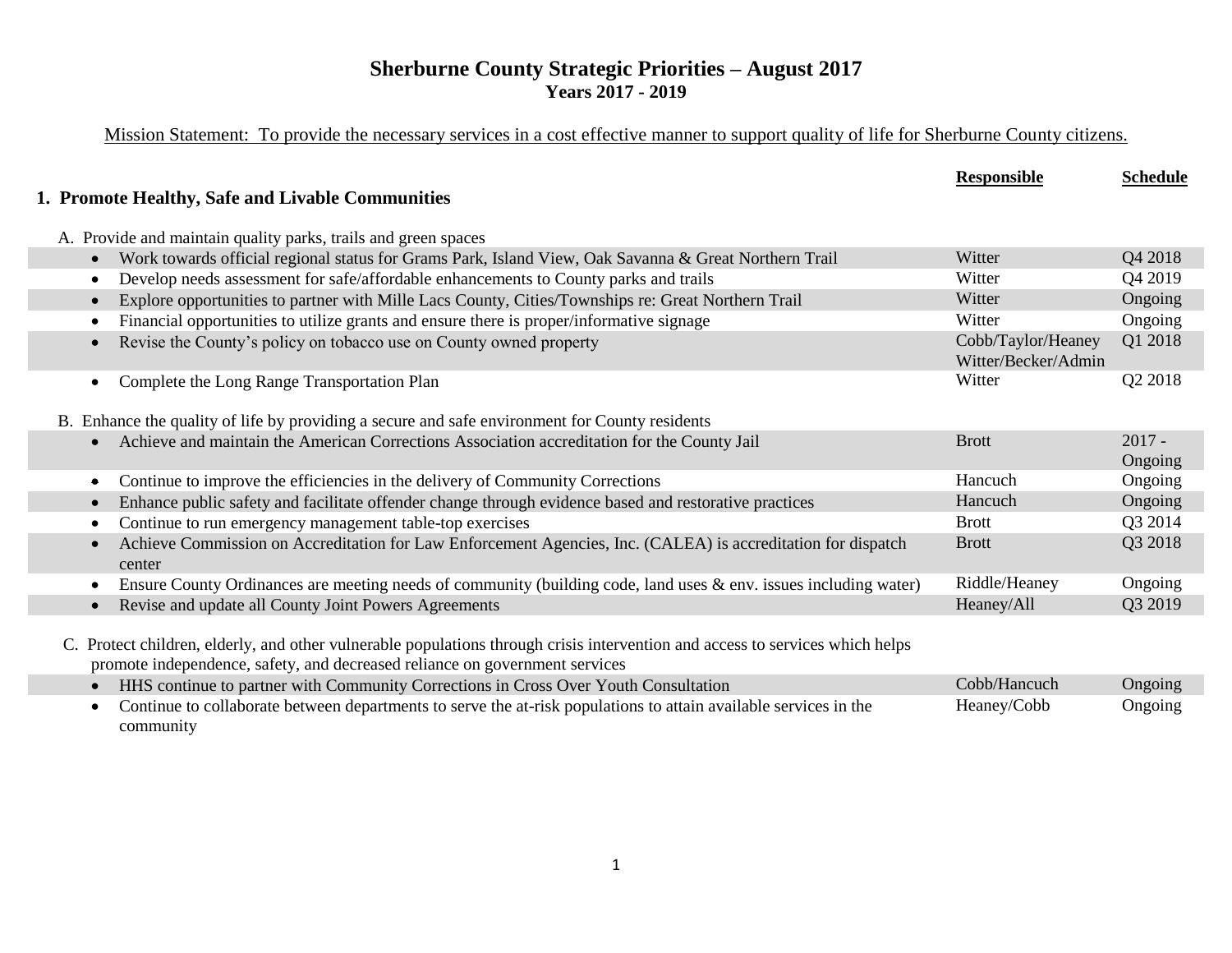| 2. Encourage Economic Vitality                                                                                                                                            | <b>Responsible</b>      | <b>Schedule</b> |
|---------------------------------------------------------------------------------------------------------------------------------------------------------------------------|-------------------------|-----------------|
| A. Invest in infrastructure and policies necessary to ensure an economically vibrant community                                                                            |                         |                 |
| Study the County's housing needs                                                                                                                                          | Weber                   | Q1 2018         |
| Promote/support transit-oriented development (TOD) and rail originated development                                                                                        | Weber/Witter            | Ongoing         |
| Continue to expand broadband in the County<br>$\bullet$                                                                                                                   | Weber/Taylor,<br>Kamman | Ongoing         |
| Extend Northstar Rail to St. Cloud when financially viable                                                                                                                | Witter                  | Ongoing         |
| Coordinate with the local cities, townships and MnDOT to develop and implement a regional transportation plan that<br>emphasizes Sherburne County's transportation needs. | Witter/Roedel           | Q3 2018         |
| Establish compatibility between County land use plan/ordinances and County Transportation and Township<br><b>Transportation plans</b>                                     | Riddle/Witter           | Ongoing         |
| Update the County's HRA and EDA bylaws and support ongoing and future ED activity<br>$\bullet$                                                                            | Weber/Witter/<br>Taylor | Ongoing         |
| B. Create synergy between all communities in Sherburne County to ensure a collaborative approach to economic development                                                  |                         |                 |
| Continue effective working relationships with existing economic development agencies and respond rapidly to<br>information requests                                       | Weber/Heaney            | Ongoing         |
| Develop updated Economic Development website and brand<br>٠                                                                                                               | Weber/Taylor            | 2017/2018       |
| Implement strategies established in Highway 25 area study                                                                                                                 | Witter/Weber/Taylor     |                 |
| Meet quarterly with local economic development staff from neighboring County, Township and City staff<br>representatives                                                  | Weber/City EDA<br>Staff | Quarterly       |
| C. Educate the public on the benefits of economic development within the County                                                                                           |                         |                 |
| Promote successes through press releases and email distribution lists, develop ED Brand and enhance website                                                               | Unze                    | Ongoing         |
| Facilitate economic development through coordination with Community Education partners & workforce development<br>$\bullet$                                               | Weber                   | Ongoing         |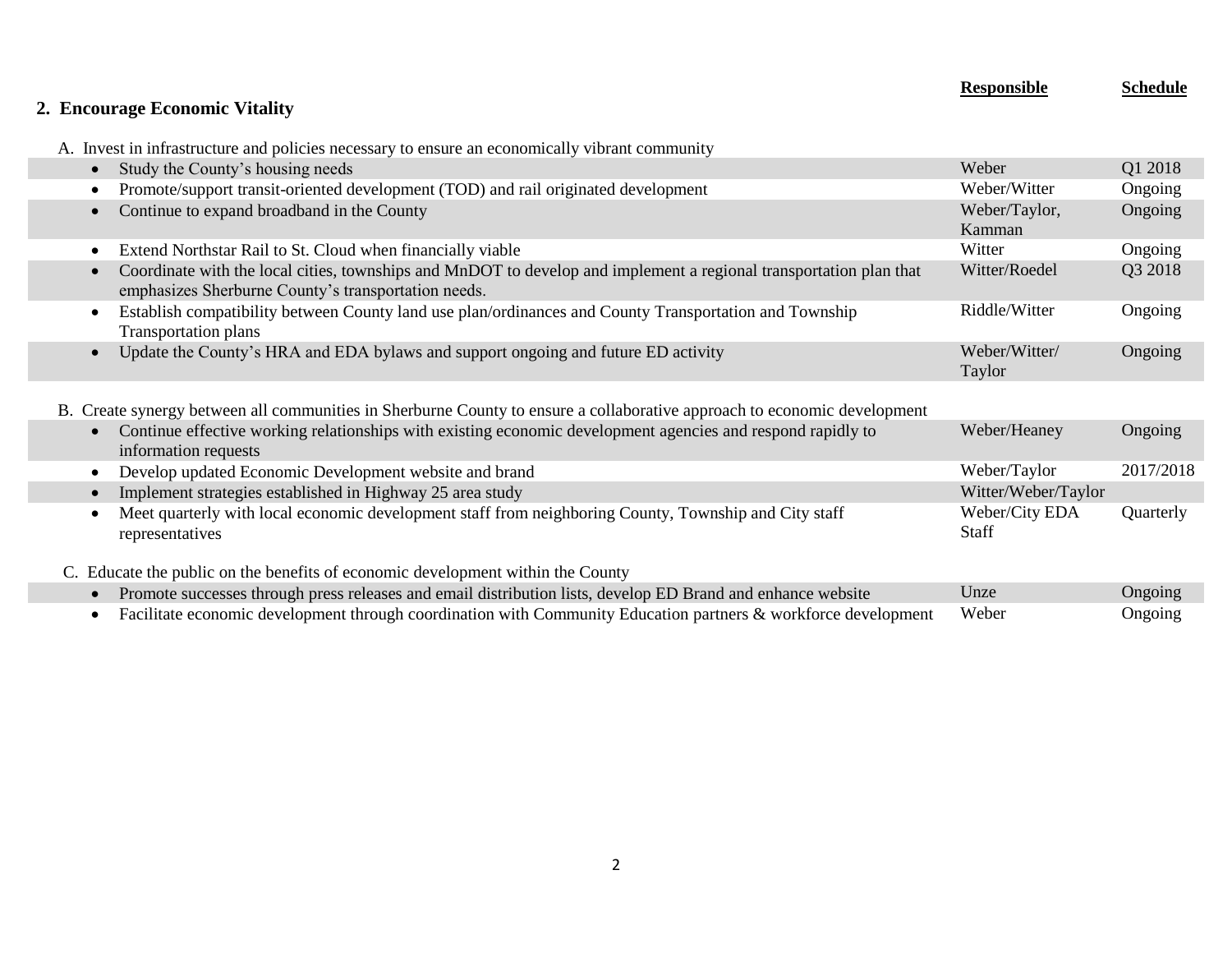#### **Responsible Schedule**

## **3. Enhance and Expand Partnerships While Creating an Informed Public**

A. Strengthen relationships with cities, townships and Mn/DOT creating opportunities to maximize taxpayer dollars and fund high priority projects

| Work with Mn/DOT and Cities to improve safety and flow of TH 10 and TH 169                                                                                                                                                                                                                                                                                                                  | Witter        | Ongoing |
|---------------------------------------------------------------------------------------------------------------------------------------------------------------------------------------------------------------------------------------------------------------------------------------------------------------------------------------------------------------------------------------------|---------------|---------|
| Work cooperatively with townships to define compatible land uses and zoning districts for the community<br>$\bullet$                                                                                                                                                                                                                                                                        | Riddle        | Ongoing |
| B. Look for opportunities to share resources with other governmental units to improve efficiencies and save taxpayer dollars                                                                                                                                                                                                                                                                |               |         |
| Collaborate with Cities/Townships to share use of hardware and software                                                                                                                                                                                                                                                                                                                     | Kamman        | Ongoing |
| Expand PW cooperative efforts with Cities/Townships such as joint bidding and resource sharing                                                                                                                                                                                                                                                                                              | Witter        | Ongoing |
| Collaborate with local communities and agencies to improve human services delivery within Sherburne County<br>(BRIDGES) Collaborative, Adult Protection multi-disciplinary team, Safe Harbor work group (sex trafficking).                                                                                                                                                                  | Cobb          | Ongoing |
| Formalize 26 JPA partnerships with area law enforcement agencies in developing a regional intelligence center<br>$\bullet$                                                                                                                                                                                                                                                                  | <b>Brott</b>  | Q1 2019 |
| C. Utilize technology to expand and enhance internal and external communication                                                                                                                                                                                                                                                                                                             |               |         |
| Redesign the County's website with a focus on self-service, transparency and ease of use                                                                                                                                                                                                                                                                                                    | Web Committee | Q2 2018 |
| Continue to refine the recently deployed intranet to encourage internal staff communication                                                                                                                                                                                                                                                                                                 | Kamman        | Q1 2019 |
| Initiate use of social media on the County's redesigned website<br>$\bullet$                                                                                                                                                                                                                                                                                                                | Unze          | Q2 2018 |
| D. Promote opportunities to partner with others to enhance environmental initiatives                                                                                                                                                                                                                                                                                                        |               |         |
| Provide assistance to schools, businesses, and correctional facilities to promote and implement waste reduction, reuse,<br>$\bullet$<br>recycling, and source separated compost initiatives and activities in order to minimize the dependence on indiscriminate<br>landfilling of solid waste, reducing overall costs, and taking advantages of various tax exemptions currently available | Lucas         | Ongoing |
| Partner with Townships when appropriate to meet State storm water requirements                                                                                                                                                                                                                                                                                                              | Witter/Riddle | Ongoing |
| Using SHIP funding, develop activities which expand public knowledge about and encourage development of healthy<br>communities                                                                                                                                                                                                                                                              | Cobb          | Ongoing |
| E. Expand outreach efforts to educate Veterans and their survivors on potential benefits due from the Department of Veteran's<br>Affairs                                                                                                                                                                                                                                                    | Price         | Ongoing |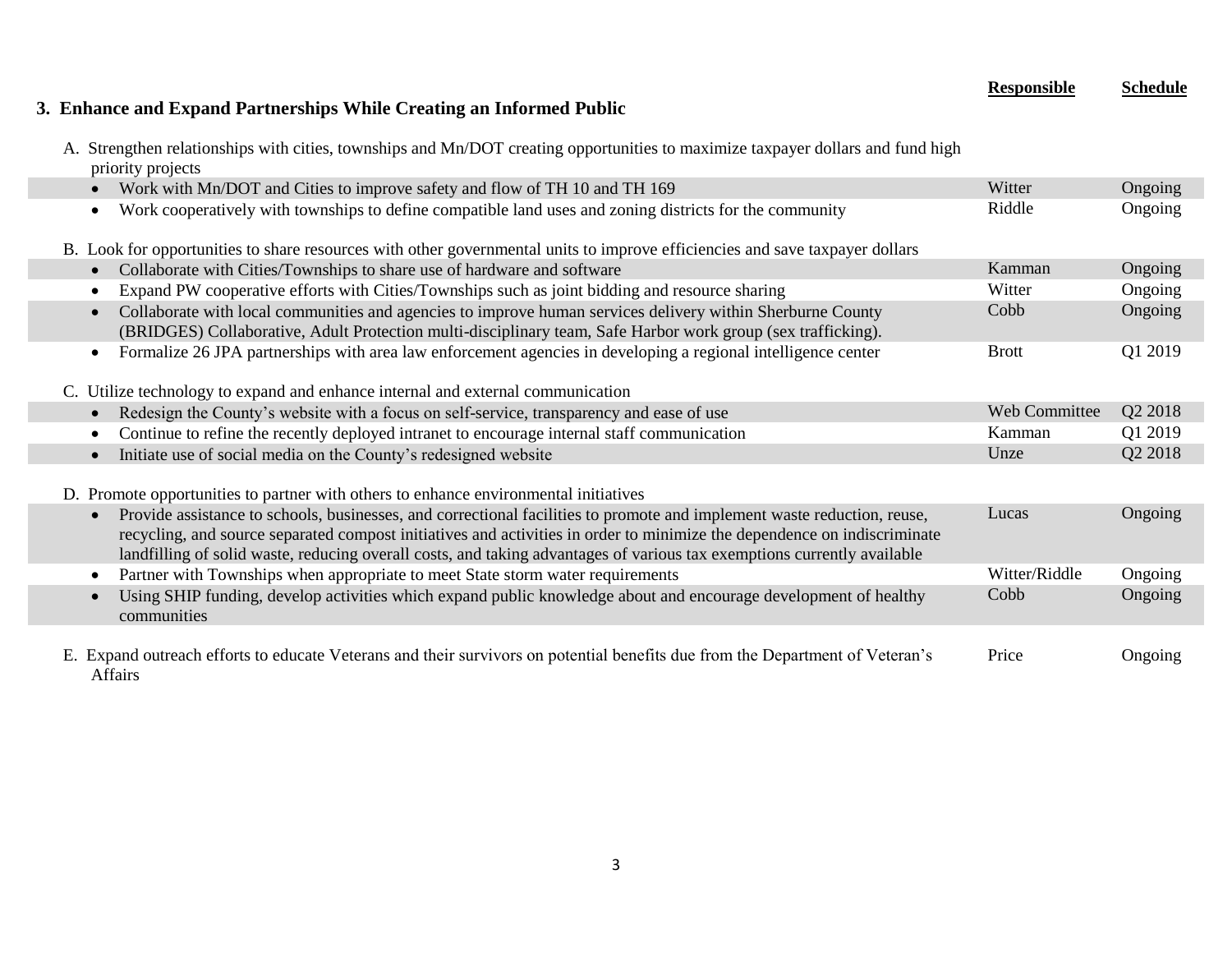| 4. Continue to be Fiscally Prudent and Stewards of the Public Trust                                                                                                                                   | <b>Responsible</b>  | <b>Schedule</b> |
|-------------------------------------------------------------------------------------------------------------------------------------------------------------------------------------------------------|---------------------|-----------------|
| A. Develop long range financial planning tools to align financial resources with service needs                                                                                                        |                     |                 |
| Select and utilize a new Cash Drawer and Receipting application<br>$\bullet$                                                                                                                          | Taylor/Kamman       | Q4 2019         |
| B. Continuously make operational improvements to increase efficiency                                                                                                                                  |                     |                 |
| Ensure HHS financial services are provided in an efficient and cost-effective manner, increasing efforts to enhance<br>$\bullet$<br>current and new revenue sources while controlling agency expenses | Cobb/Ehnes          | Ongoing         |
| Continue and expand the energy conservation program (including rebates) throughout the County<br>$\bullet$                                                                                            | S. Becker           | Ongoing         |
| C. Investigate new technologies to enhance efficiency of service and reduce overall department costs                                                                                                  |                     |                 |
| Complete use of On Base electronic imaging software to reduce paper and to automate manual processes<br>$\bullet$                                                                                     | Kamman              | Q4 2017         |
| Improve the County Attorney Office record management system to allow flow of documents electronically between<br>$\bullet$<br>the County Attorney's Office and law enforcement                        | Brott/Heaney/Kamman | Q4 2018         |
| Assess the use of on-site versus Cloud Services for various applications<br>$\bullet$                                                                                                                 | Kamman              | Ongoing         |
| Institute Broadcast Messaging system to more effectively and efficiently communicate with offenders<br>$\bullet$                                                                                      | Hancuch             | Q4 2017         |
| Phase 2 of CRM permit program to increase efficiency for staff and the public for permit processing<br>$\bullet$                                                                                      | Riddle              | Ongoing         |
| Continue to implement telework opportunities to provide improved services to Sherburne County residents<br>$\bullet$                                                                                  | Cobb/All            | Ongoing         |
| D. Conduct tax forfeited land sale annually allowing parcels to get back onto tax roll quickly and/or review for moving<br>toward public purpose                                                      | Arnold/Rowan/Heaney | Annually        |
| E. Redesign the budget book to provide greater transparency, provide more programmatic information                                                                                                    | Taylor/All          | Annually        |
| F. Strive to obtain the Certificate of Excellence for Accounting and a clean annual audit                                                                                                             | Arnold/Lemieux      | Annually        |
| G. Evaluate transportation needs and potential alternative funding sources, i.e. local option sales tax or wheelage tax                                                                               | Witter              | Q2 2018         |

I.